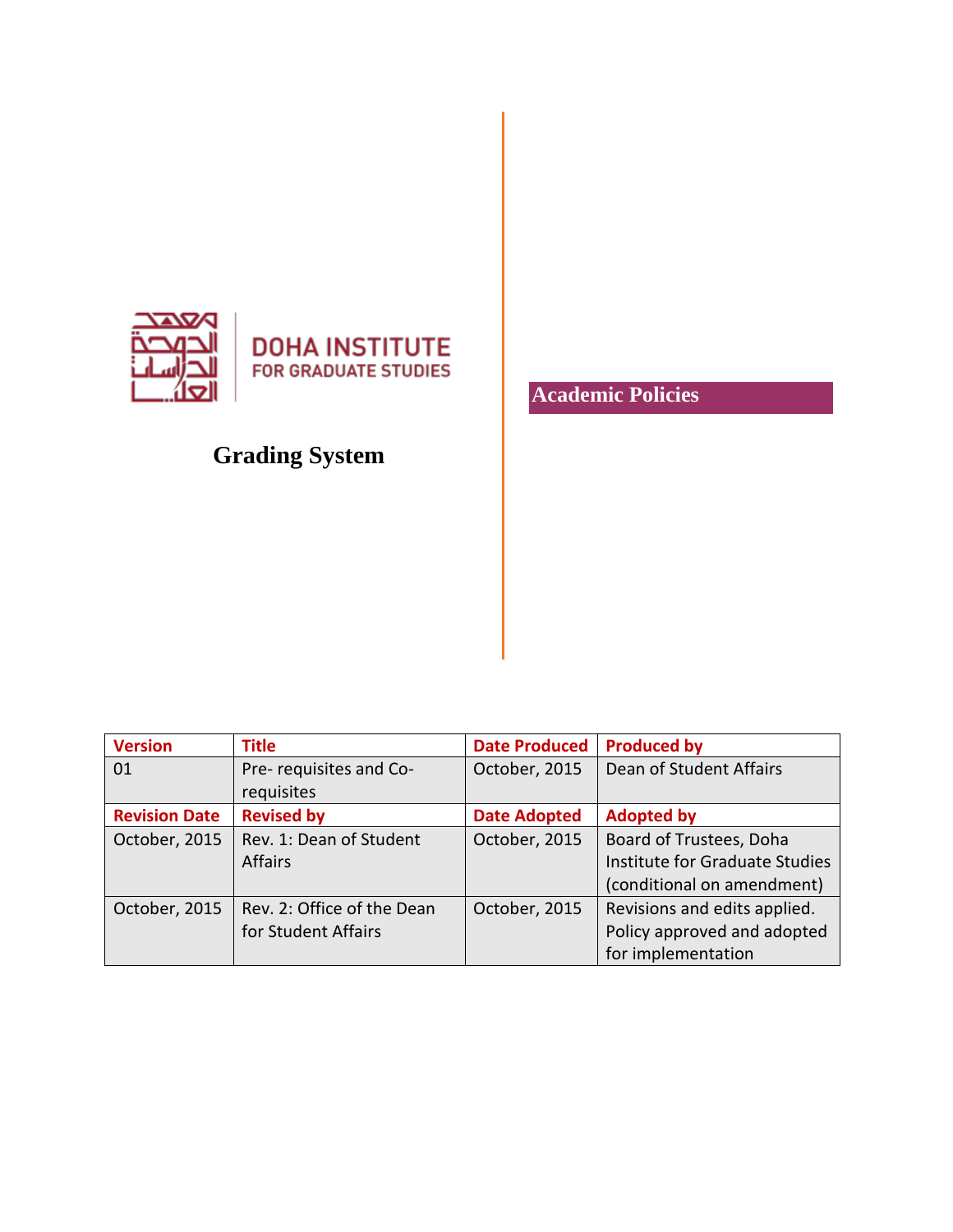## **Contents**

| $Introduction: 3$ |  |
|-------------------|--|
|                   |  |
|                   |  |
|                   |  |
|                   |  |
|                   |  |
|                   |  |
|                   |  |
|                   |  |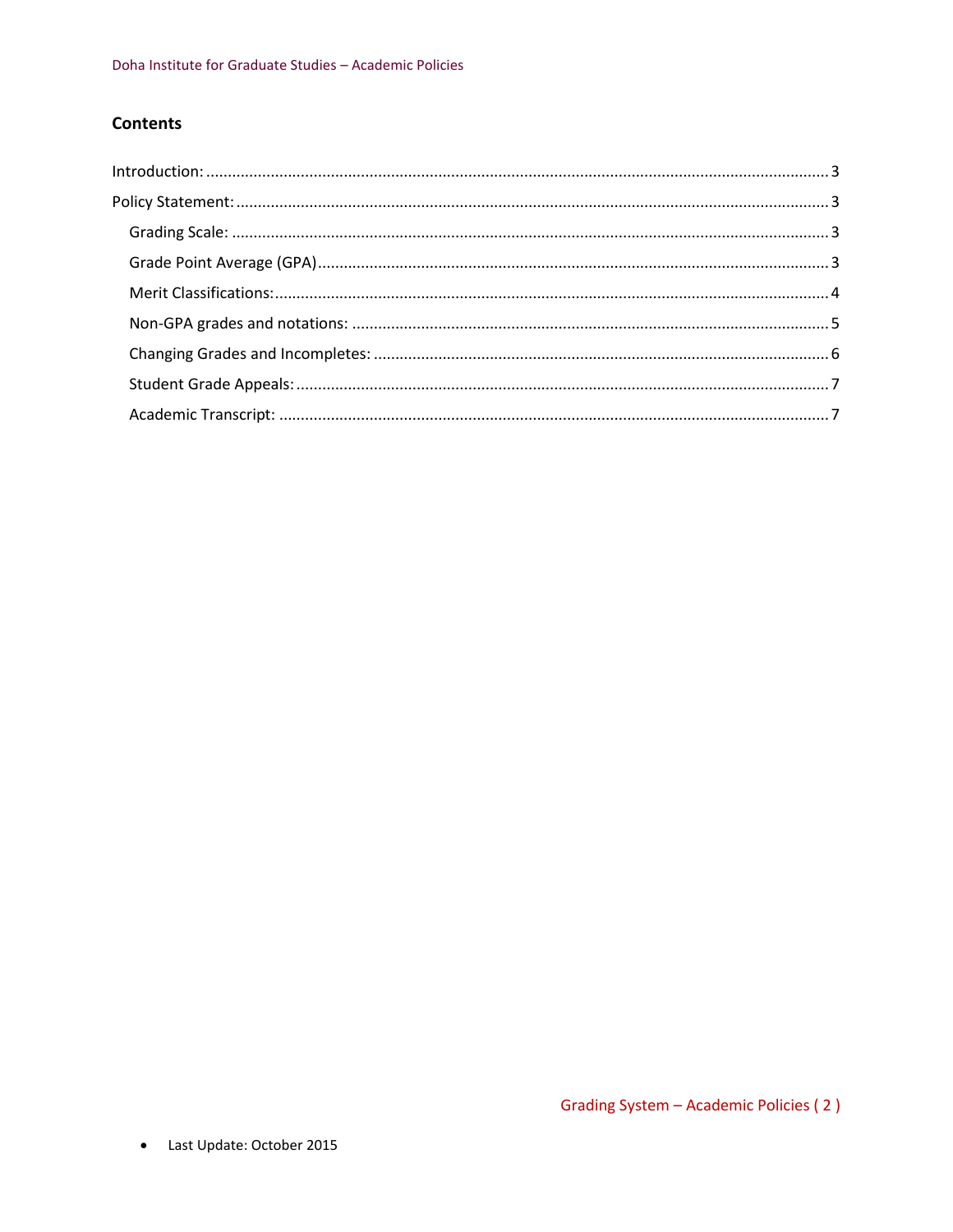#### <span id="page-2-0"></span>**Introduction:**

DI adopts a standardized system for grading and recording the students' academic progress. Faculty at DI have responsibility for calculating and assigning final grades in the courses they teach. The grading and record system is described in the policy statement below.

#### <span id="page-2-1"></span>**Policy Statement:**

#### <span id="page-2-2"></span>*Grading Scale:*

For each credit hour earned for courses taken in DI the following letter grades will be awarded based on the numerical score received for this specific credit hour. The grade points are allocated for each letter grade as per the scale below:

| <b>Numerical</b><br>Grade | Letter<br>Grade | <b>Grade Points</b> | <b>Course Letter Grade Classification</b>                                                                                                                          |
|---------------------------|-----------------|---------------------|--------------------------------------------------------------------------------------------------------------------------------------------------------------------|
| 90-100                    | A               | 4.00                | Distinction. Outstanding performance<br>showing comprehensive, in-depth<br>understanding of subject matter.                                                        |
| 86-89                     | $B+$            | 3.5                 | Very Good. Clearly above average<br>performance with<br>very<br>good<br>knowledge and understanding<br>of<br>subject matter and<br>with<br>no<br>deficiencies.     |
| 80-85                     | B               | 3.00                | Good. Above average performance<br>with good knowledge of principles and<br>facts<br>at least adequate<br>to<br>communicate intelligently in<br>the<br>discipline. |
| 76-79                     | $C+$            | 2.5                 | Satisfactory. Basic understanding of<br>knowledge of principles and facts with<br>possible deficiencies.                                                           |
| 70-75                     | $\mathsf{C}$    | 2.00                | Marginal performance<br>Pass.<br>with<br>definite deficiencies.                                                                                                    |
| $0 - 69$                  | F               | 0.00                | Unsatisfactory. Fail                                                                                                                                               |

## <span id="page-2-3"></span>*Grade Point Average (GPA)*

The grade point average (GPA) is a means of expressing the student's performance in the master's program. DI uses the GPA to determine whether a student has achieved a good academic standing and has met graduation requirements.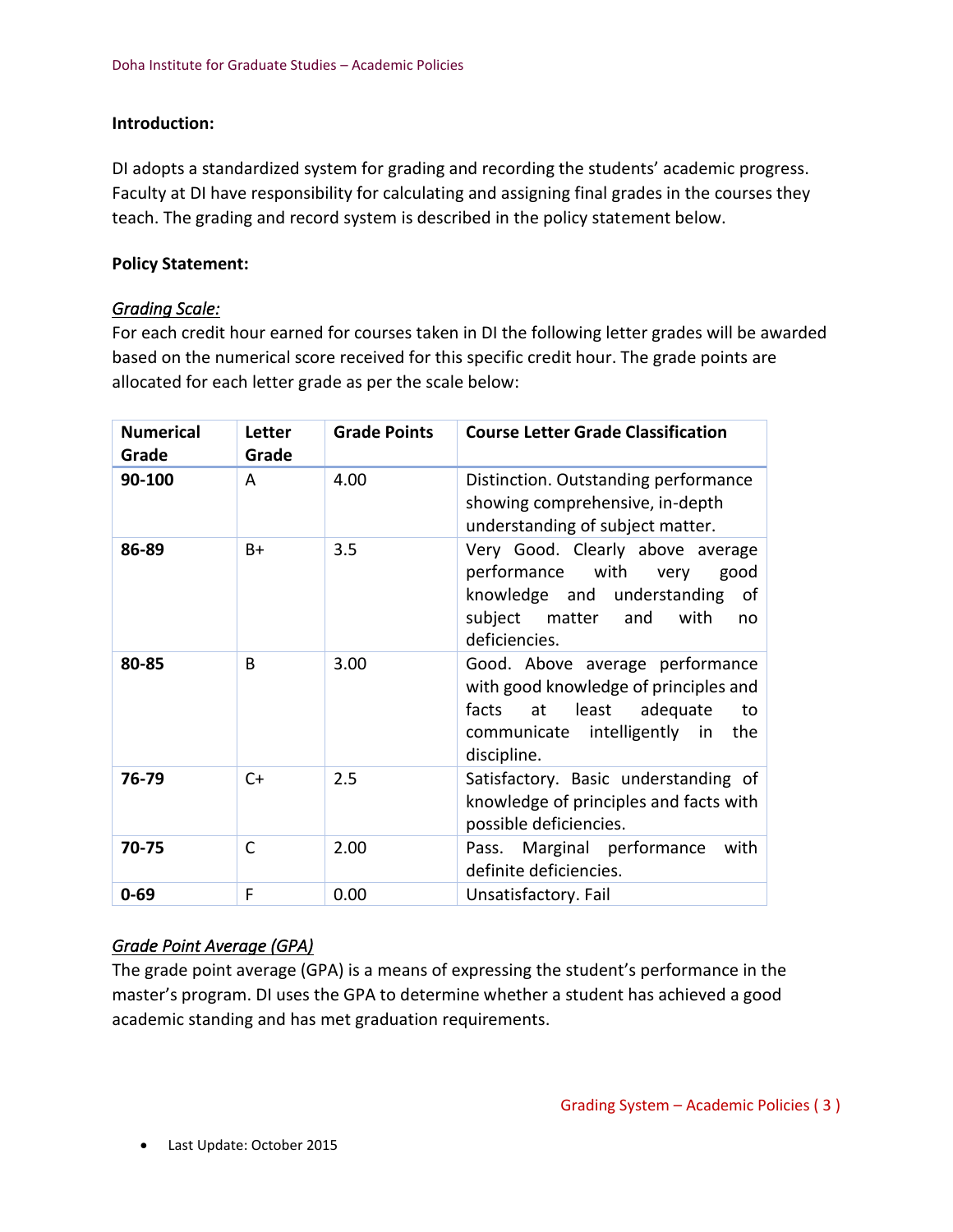The GPA is only calculated for the courses that are required by the student's program of study and have been completed at DI, as such transfer credits or credits earned but are not part of the program of study are not included in the student's GPA.

The GPA is calculated by determining the grade point value for each course based on the letter grade achieved as per the table above, multiplying the course credit value by the grade point equivalent of the grade, then adding up all the grade point values, and dividing by the total number of eligible course credits that have been completed by the student as part of his study. The GPA value is displayed to the hundredths place and not rounded up (i.e., 3.248 = 3.24)

A cumulative GPA is the average of all the courses completed by the student at any current time and it is used to assess the student's academic standing at the end of each semester after the grades for that semester have been posted. The semester GPA is the average for the courses taken during that specific semester, this GPA may be used to determine a student's eligibility for a Dean's merit award or any other recognition for excellence in a specific semester.

| Course          | <b>Letter Grade</b> | Grade<br>Point | <b>Course Credits</b>       | Program<br><b>Required Credits</b> | <b>Included</b><br><b>GPA</b> | in |
|-----------------|---------------------|----------------|-----------------------------|------------------------------------|-------------------------------|----|
| <b>SOCH 500</b> | A                   | 4              | 3                           | Yes                                | Yes                           |    |
| <b>HIST601</b>  | B                   | 3              | 3                           | Yes                                | Yes                           |    |
| <b>HIST610</b>  | C                   | 2              | 3                           | Yes                                | Yes                           |    |
| <b>SOC090</b>   | P                   | N/A            | 0                           | No                                 | No                            |    |
| <b>POL631</b>   | AU                  | N/A            | 3                           | No                                 | No                            |    |
| <b>HIST612</b>  | т                   | N/A            | 3                           | Yes                                | No                            |    |
|                 |                     |                | <b>Total Credits Earned</b> | 12                                 |                               |    |
|                 |                     |                | <b>GPA Credits</b>          | 9                                  |                               |    |
|                 |                     |                | <b>Cumulative GPA</b>       | 3                                  |                               |    |

#### **Example:**

## <span id="page-3-0"></span>*Merit Classifications:*

Degree students who completed their program of studies will be awarded merit recognitions and their award degrees will be classified according to the level of their academic accomplishment. The cumulative GPA will be used to determine theses classes as per the below: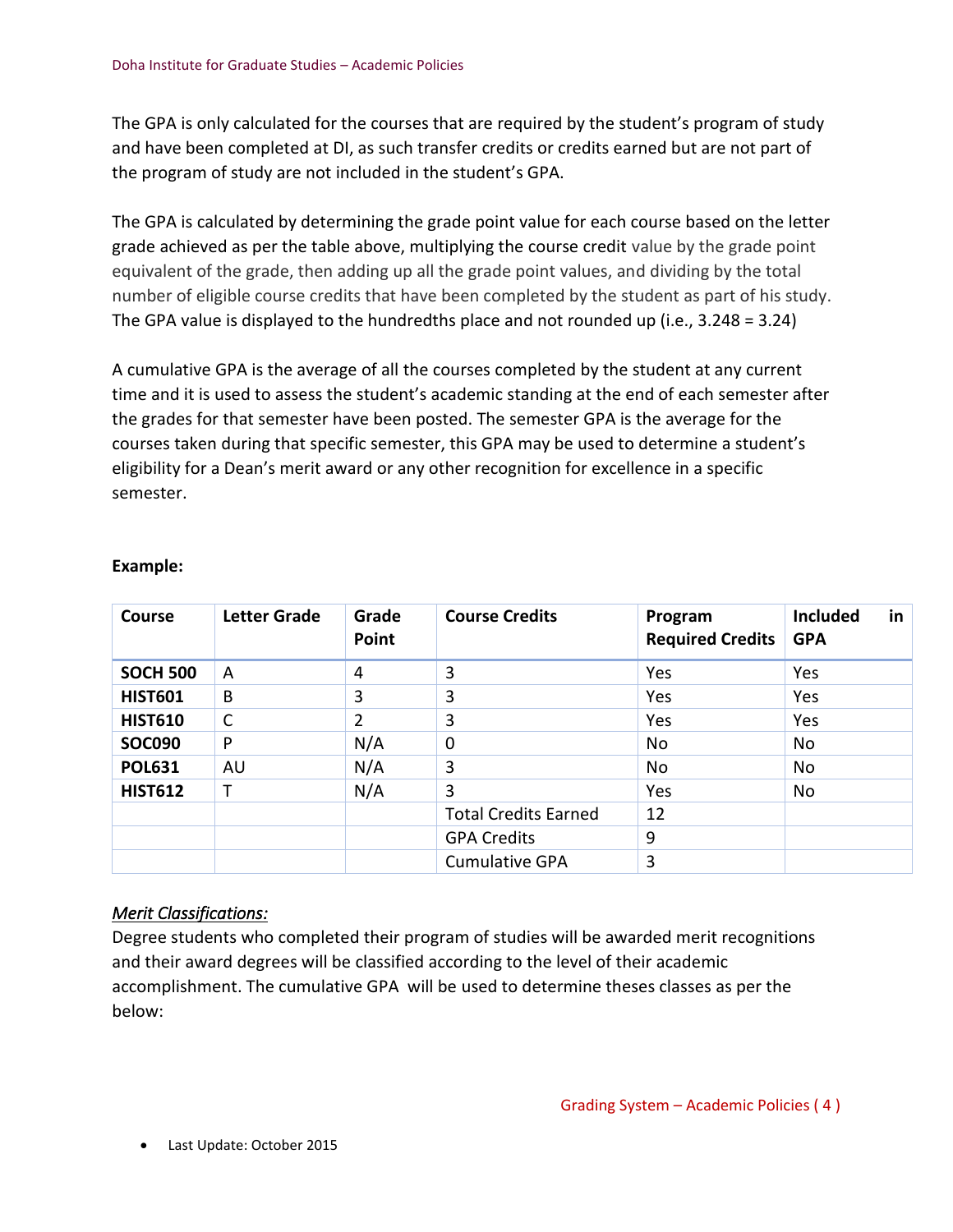| <b>Classification</b> | <b>Cumulative GPA</b> |
|-----------------------|-----------------------|
| Distinction           | 3.75 to 4.00          |
| Merit                 | $3.50 - 3.74$         |
| Pass                  | 3.00 to 3.49          |
| Fail (no award)       | <b>Below 2.99</b>     |

### <span id="page-4-0"></span>*Non-GPA grades and notations:*

Additional grades and notations may be found on a student's transcript however they are not calculated in the GPA, these grades and notations are shown below:

| Grade or<br>Notation | Definition             |
|----------------------|------------------------|
| AS                   | Audited                |
|                      | Successfully           |
| AU                   | Audited                |
|                      | Unsuccessfully         |
| ١P                   | In progress            |
|                      | Incomplete             |
| S                    | Satisfactory           |
| U                    | Unsatisfactory         |
| т                    | <b>Transfer Credit</b> |
| w                    | Withdrawn              |
| AW                   | Administratively       |
|                      | Withdrawn              |

- Audit Successful/Audit Unsuccessful: If a student audits a course as per the course auditing policy a grade of "AS" will be recorded on the transcript for a successful audit and "AU" for an unsuccessful audit.
- In Progress: The notation of IP is used to denote a course currently in progress.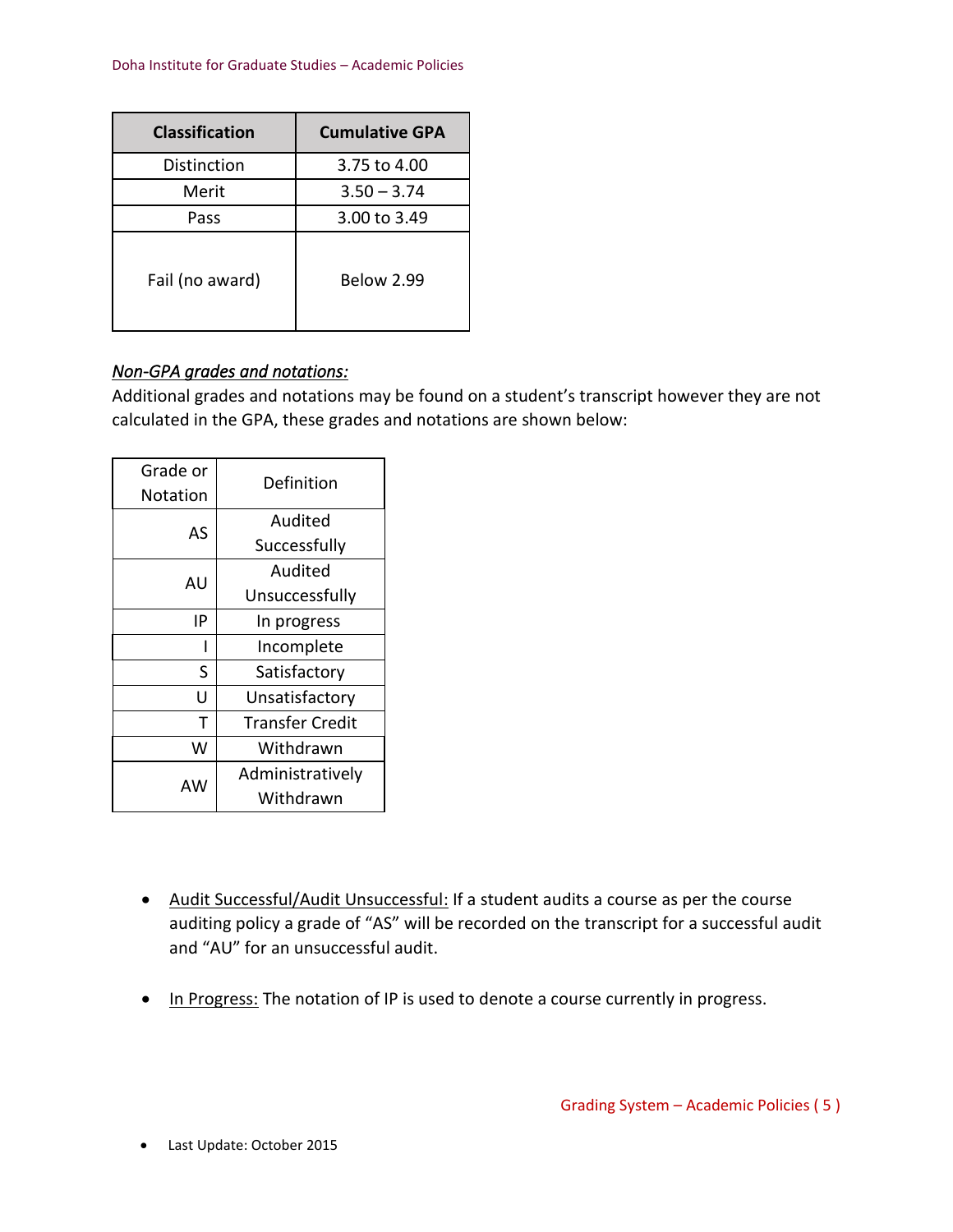• Incomplete: A faculty member may assign an incomplete "I" as a course grade for students who are unable to finish a course for eligible and approved reasons, such as justified absence on the final exam or remaining course work that was not submitted also for justified reasons. Students need to fill the respective "Incomplete Request Form" and submit it to the instructor who, if the case is approved, will assign an incomplete grade and submit the form to the Department of Enrollment and Student Affairs, before posting the final course grades.

Students cannot graduate with an "I" on their record. They must either complete the course for a passing grade or the "I" will lapse to an "F" after one semester.

- Satisfactory/Unsatisfactory: Certain courses use the Satisfactory/Unsatisfactory grading system especially noncredit courses or course in the range of 000 to 099. All students registered for these courses receive a grade of S or U based on the assessment requirements of that specific course.
- Withdrawn: A student can withdraw from any registered course by dropping it after the "drop and add" deadline and before the course withdrawal deadline which occurs at the sixth (6th) week after the start of classes, both deadlines are noted in the annual academic calendar.

A notation of "W" will appear on the student's transcript beside any course that has been withdrawn during the period stated above. Any course dropped after the withdrawal deadline will result in a failed grade of "F". Students are strongly advised to consult with their academic advisor and instructor before they withdraw from any courses.

• Administratively Withdrawn: A notation of "AW" will appear on the student's transcript beside any course that has been dropped at the request of the administration or the faculty member responsible due to excessive absence, or not meeting respective course requirements or administrative requirements at DI.

## <span id="page-5-0"></span>*Changing Grades and Incompletes:*

Ordinarily the instructor of a course has the sole and final responsibility for any grade reported. Once the grade has been reported to the Department of Enrollment and Student Affairs. A change of grade will not occur unless an actual error has been made in computing or recording it and can only be done upon the authorization of the faculty member who issued the original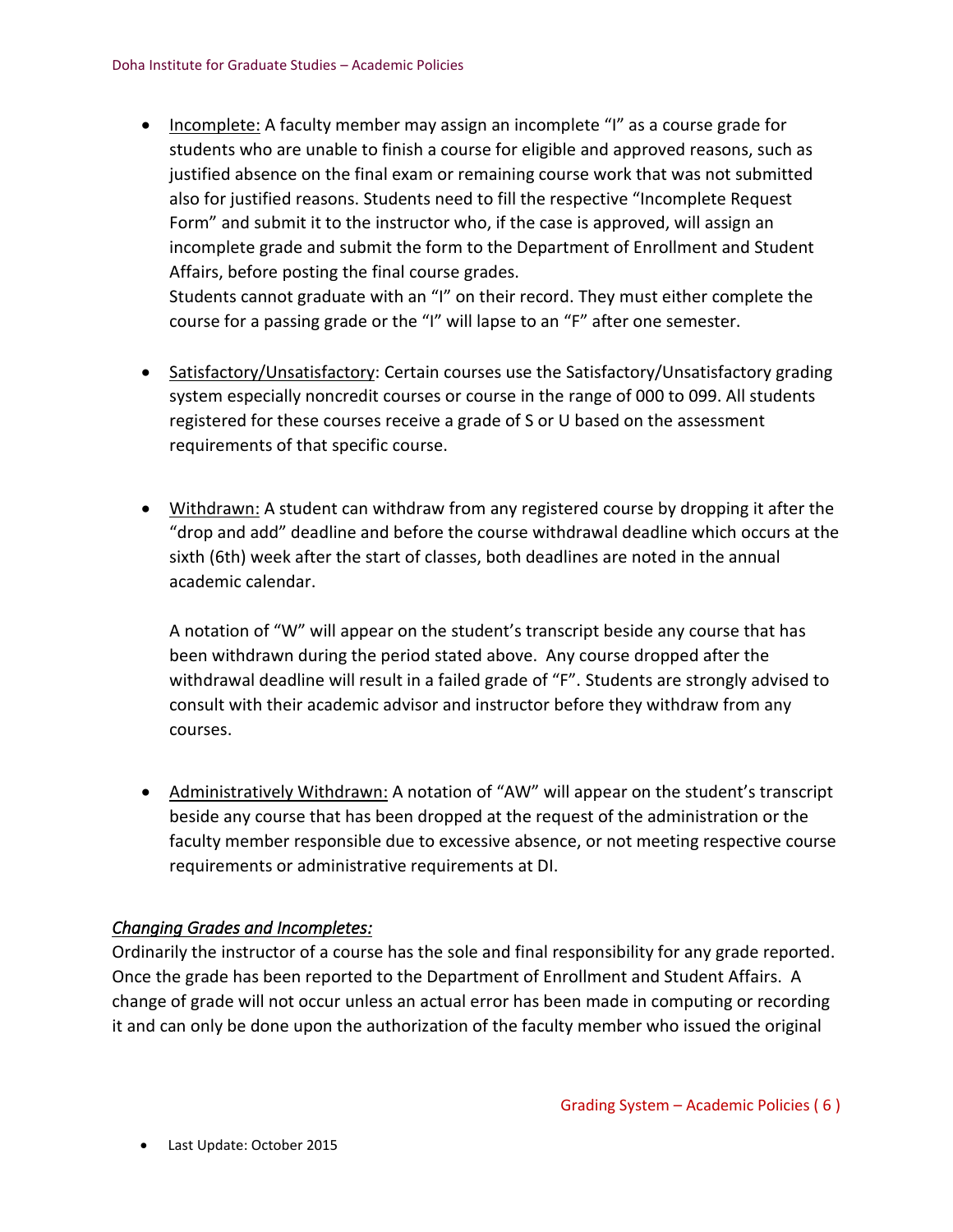grade, the head of the program, and the dean of the respective school using a Change of Grade or Incomplete Form. This also applies to the grade of "I" (incomplete).

Once approvals are received, the new grade will be reflected on the student's transcript immediately.

If there are extenuating circumstances which render an instructor unable to assume this responsibility, the head of the program, where the course was taught will process the change of grade.

Grade changes will be accepted and processed by the Department of Enrollment and Student Affairs no more than one semester after the semester in which the course was attempted.

#### <span id="page-6-0"></span>*Student Grade Appeals:*

DI has a formal process students may use to appeal a grade or other issues, this is elaborated in the "Student Academic Appeals Policy".

#### <span id="page-6-1"></span>*Academic Transcript:*

A transcript is an official copy of a student's academic record. It records all courses successfully and unsuccessfully completed and all courses that were withdrawn after the drop and add deadline.

An Official Transcript is the student's academic record at DI, which can be used as evidence of this record to external entities such as other educational institutions, for employment or to apply for scholarships or bursaries.

A student can have an unofficial copy of the academic transcript for information purposes and for in planning course registration, etc. The unofficial copy is not printed on DI official papers or stamped and cannot be used officially or given as evidence of the student's record to external entities.

The following information is provided on the academic transcript:

- Given and Family name
- Identification information such as Passport Number of National ID
- School Title
- Program Title
- All courses attempted by the student categorized in semesters
- Course information such as reference number, title, type, credit number